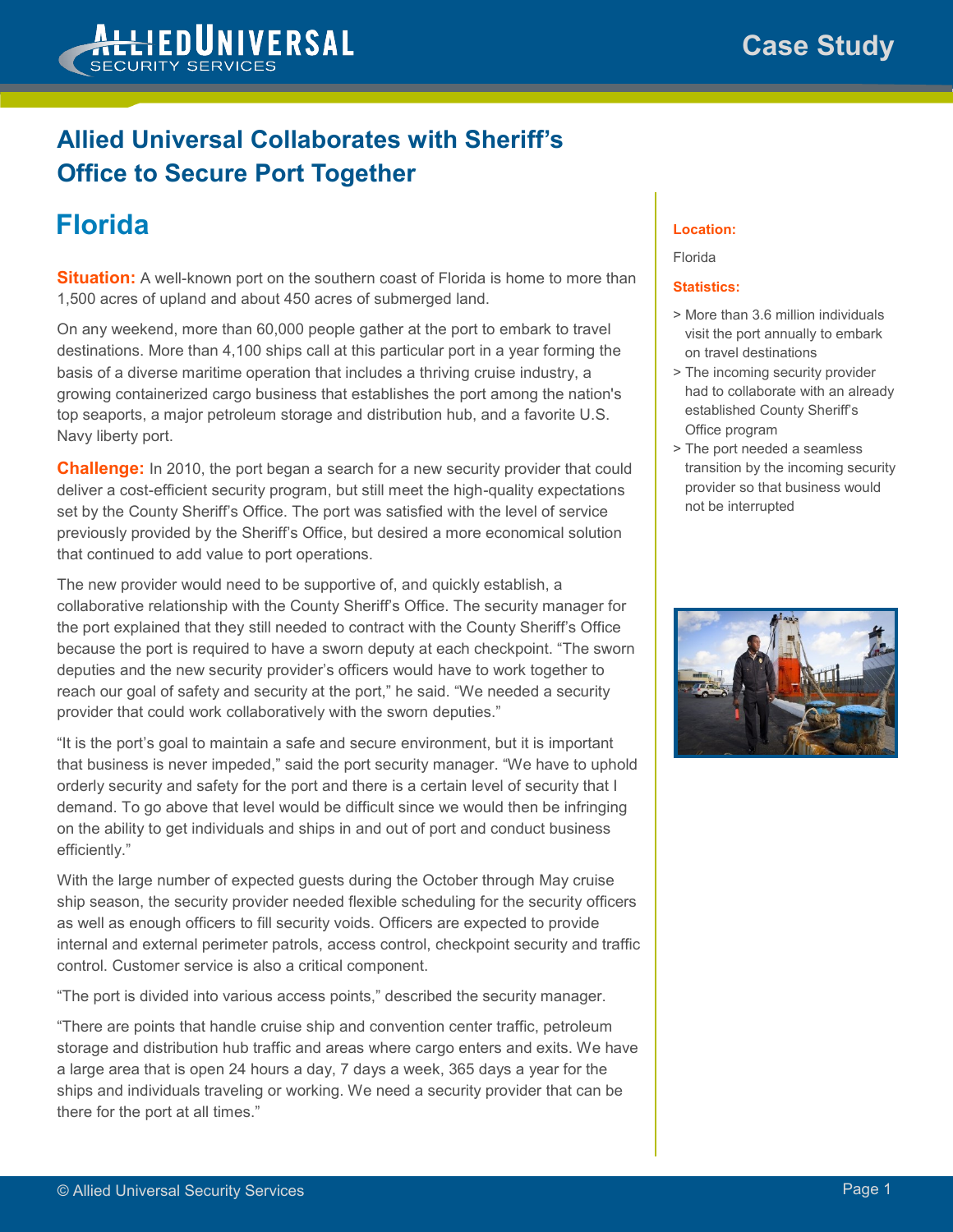## **Case Study**



**Solution:** After a thorough review of 27 responses, Allied Universal Security Services was selected in February of 2011 to create a hybrid security program. The transition was from a full law enforcement team to a combination of contract security and law enforcement officers. All security team members would work together and in conjunction with the port sworn deputies to create a safe and secure environment.

When the port's security manager designed the post orders, he created a seamless transition in appearance and job responsibility. "I wanted to emphasize to the port employees that although the faces might change, the level of security would not be impacted," he said. "Allied Universal's services would be the same, if not better than our prior arrangement due to the partnership between Allied Universal and the County Sheriff's Office."

Allied Universal security officers would maintain a professional security appearance to help build the port's brand and enhance their image. "The Allied Universal uniforms were specifically chosen to increase attention to security and safety, as well as support the brand of the port and have a nautical look," said Richard Root, district manager, Allied Universal.

"To successfully achieve the smooth, and somewhat transparent transition, Allied Universal rolled the new hybrid program out in stages," continued Root. "One of the stages was recruiting and selecting security officers with the experience to work in conjunction with the County Sheriff's Office and help to strengthen the port's security mission."

The port required the security officers to be 21 years of age or older with at least three years of security experience or a military or law enforcement background. They also needed a Transportation Worker Identification Credential, otherwise known as TWIC, to work at the port.

After completing background screening, fingerprinting and drug testing, more than 100 security officers were selected to provide safety and security for the port. "At first there was a challenge for the incoming Allied Universal officers because they did not have the same authority as the County Deputies," said David Macedo, government security project manager, Allied Universal. "However, it quickly became evident that Allied Universal has years of port experience and the ability to recruit and train quality individuals to lead the security program for this specific port."

Allied Universal's port experience and specialized training were critical to establishing a successful partnership with this port and the County Sheriff's Office. Security officers assigned to this industry must meet specific training and credentialing requirements. Allied Universal's port specific training and services allowed these officers to keep pace with the port and Sheriff's needs from day one.

Each officer was first trained by Allied Universal and then received additional training on the Maritime Transportation Security Act by the contracted County Sheriff's training group.

**Results:** "The County Deputies and Allied Universal security officers work really well together," said the port's security manager. "We are all working toward one goal and it doesn't matter if you are an employee of Allied Universal or the County. Everyone involved in security is a part of the port's team."

After a month and a half transition period, the security program that was built from the ground up by the port's security manager and Allied Universal was fully functioning and operating efficiently.

"We are able to provide an elevated level of detail while still being able to keep business operating proficiently," said Macedo. "The level of security has been maintained because of the great work performed together by Allied Universal and the County Sheriffs."

The port's security manager is pleased with the level of security services as well as the Allied Universal security officers' professionalism. "The officers are diligent and concerned about what they do and that is very gratifying," he said. "Their efforts contributed to us winning a port of the year award because one of the components is how the individuals visiting the port are treated."

"Individuals visiting the port understand the need for strict security so they are open to working with the security teams to ensure the port is safe," he continued.